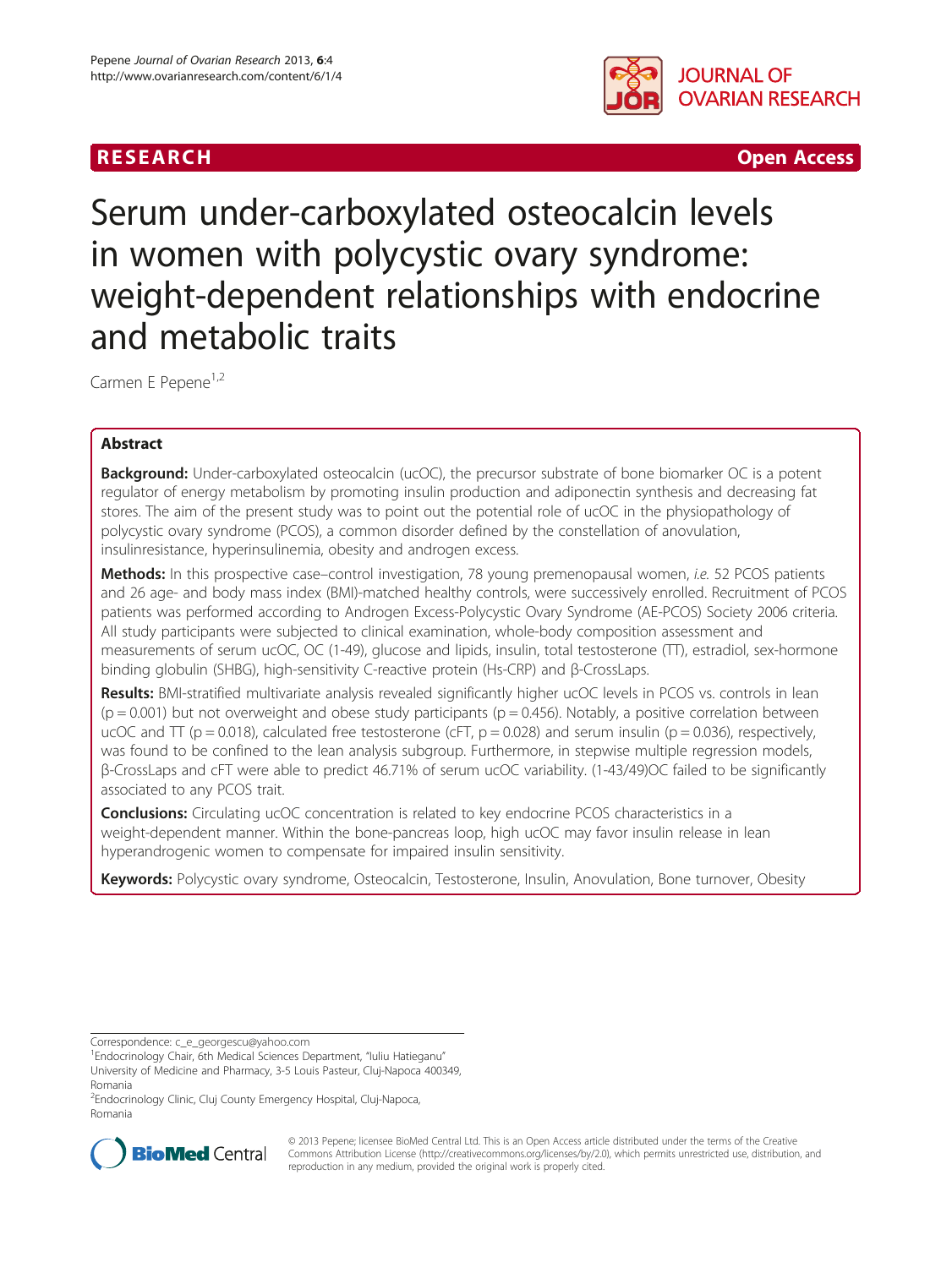## Background

Osteocalcin (OC), a traditional osteoblast-/odontoblastsecreted biomarker, is synthesized as under-carboxylated precursor molecule and further processed by posttranslational vitamin K-dependent γ-glutamylcarboxylation to deliver the mature, carboxylated bone matrix-bound protein. Apart from reasonable evidence of association to low bone mass [[1\]](#page-6-0) and subsequent fracture risk [\[2](#page-6-0)], circulating OC in its under-carboxylated form (ucOC) was recently acknowledged as one missing clue in the endocrine cross-talk between the skeleton and energy metabolism. Groundbreaking studies revealed that ucOC may impact glucose metabolism control by stimulating expression of several ß-cell proliferation genes [[3\]](#page-6-0) and promoting expression of the insulin gene and increasing insulin production within ß-cells [[4\]](#page-6-0). Hence, ucOC acts as an insulin secretagogue. In addition to that, ucOC may positively control energy metabolism through the release of adiponectin, an insulin-mimetic adipocytokine, from fat cells [\[3\]](#page-6-0). In turn, both OC gene expression and OC decarboxylation in osteoblast-like cells are up-regulated by insulin receptor signaling *via* osteoprotegerin (OPG)/ligand of receptor activator of nuclear factor kappa B (RANKL) pathway [\[5\]](#page-6-0).

Notably, an extracellular/circulating γ-decarboxylase to convert carboxylated OC into ucOC is not described yet. Therefore, it is suggested that the skeleton represents the primary source of ucOC. In fact, serum ucOC results on one hand from osteoblastic cell secretion and on the other hand from decarboxylation of matrix-bound carboxylated OC through resorption of bone. More recently, the adipose tissue was recognized as an OC and ucOC source and ucOC release in the human adipose tissue culture medium was confirmed [[6\]](#page-6-0).

Recent studies specifically analyzed the levels of circulating OC gene products in relation to metabolic parameters in human showing significant relationships of OC or ucOC to body mass index (BMI), body fat, glycemic status and HbA1c in adult diabetic [[7\]](#page-6-0) and nondiabetic subjects [\[8,9](#page-6-0)] even in prospectively planned analyses  $[10]$  $[10]$ . Short-term  $(i.e. 3$  months) changes in serum ucOC levels in women on anti-fracture therapy for postmenopausal osteoporosis on either anti-catabolic or osteo-anabolic therapy correlate positively to the twelvemonths variations in body weight, body fat mass and serum adiponectin, another evidence linking ucOC levels to major metabolic indices [[11](#page-6-0)].

Polycystic ovary syndrome (PCOS) represents the main androgen excess disorder in women of reproductive age, exhibiting polymorph phenotypes and coexistence of obesity and/or insulin resistance in up to 50% of cases [[12](#page-6-0)]. Nevertheless, the intimate mechanism of inappropriate glucose metabolism control in these women remains incompletely defined. Reports focused on androgen hormone administration in lean female-to-male transsexuals suggest that insulin resistance in the hyper-androgenic women cannot be attributed solely to androgen excess despite evidence of visceral fat accumulation [[13](#page-6-0)]. Additionally, both obese and non-obese phenotypes of PCOS women may develop impaired insulin sensitivity [\[14,15](#page-6-0)], oxidative stress [[16](#page-6-0)] and even endothelial injury [[17-19\]](#page-6-0).

The novel description of OC as a metabolic marker raised the question of its potential implication in the pathogenesis of PCOS. In one previous study, significantly higher carboxylated OC (cOC) concentration was reported in patients with PCOS compared to controls thus suggesting a potential relationship between PCOS status and dynamics of the OC γ-carboxylation process [\[20](#page-6-0)]. Moreover, cOC and OC displayed by PCOS patients in that study correlated with several PCOS endocrine and metabolic components. In this prospective and crosssectional survey, circulating ucOC levels were directly assayed for the first time in PCOS patients using a dedicated two monoclonal antibodies ELISA. The relationships of serum ucOC concentrations to body fat, serum androgens, hyperinsulinism and low-grade inflammation were investigated.

## **Methods**

Between January 2009 and June 2010, 78 Caucasian women (52 patients with PCOS and 26 healthy controls, aged  $24.620 \pm 0.688$  years) were successively recruited and managed on an outpatient basis at a tertiary endocrine care center. Androgen Excess-Polycystic Ovary Syndrome (AE-PCOS) Society 2006 Task Force diagnostic criteria for PCOS were employed and patients with hirsutism (= or >8 on the Ferriman-Gallwey scoring system) and/or biochemical hyperandrogenism, and oligoanovulation (history of no more than 8 spontaneous menses in the previous year) and/or polycystic ovaries (>12 follicles 2–9 mm diameter and/or ovarian volume  $>10$  cm<sup>3</sup> on ultrasound) were enrolled. Subjects with confirmed androgen-secreting tumors, congenital adrenal hyperplasia and Cushing's syndrome, hyperprolactinemia or thyroid disease as well as current or previous (within 6 months) use of oral contraceptives, metformin, glitazones, statins, anti-androgens, infertility medication or drugs known to affect the carbohydrate-lipid metabolism were excluded. A control group of age- and BMImatched eugonadal women without clinical and/or biochemical evidence of hyperandrogenism was created and all the aforementioned exclusion criteria were applied to the control group. The study was conducted with the approval of the local ethics committee on clinical investigations and informed consent was obtained from all participants.

Careful physical examination of subjects was done and data on height (cm), weight (kg), the Ferriman-Gallwey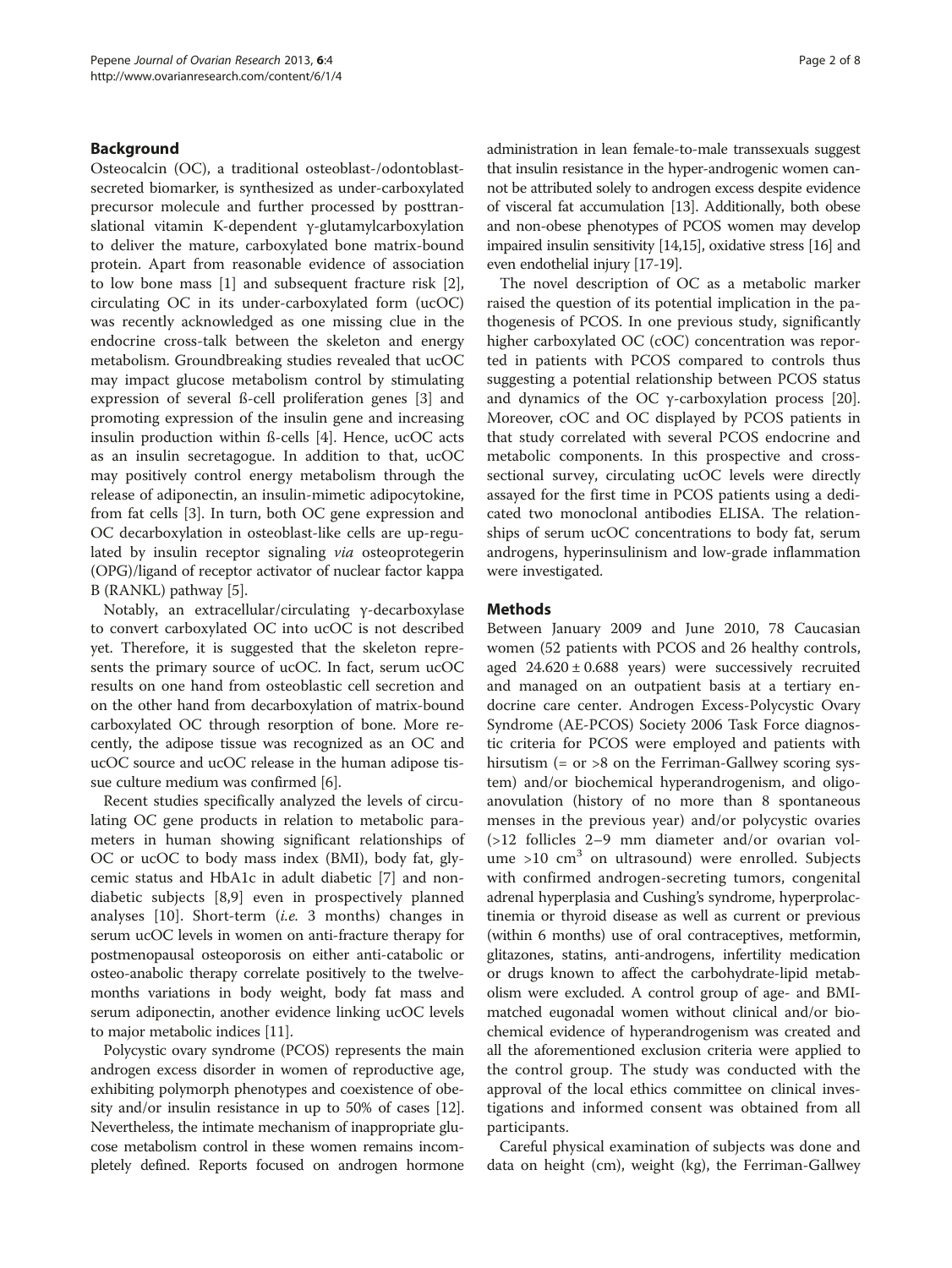score and blood pressure (mm Hg) was recorded in each study participant. The body mass index was calculated as weight (kilograms) divided by height (meters) squared  $(kg/m<sup>2</sup>)$ . Body mass index (BMI) cutoff between lean and overweight and obese individuals was considered  $25$  kg/m<sup>2</sup>. Systolic blood pressure (SBP) and diastolic blood pressure (DBP) were measured in the right arm, with the subjects in a seated position. The average of two measurements taken with a mercury sphygmomanometer was used.

Employing the whole-body dual X-ray absorptiometry technique using DPX-NT (GE, Madison, USA) equipment, body composition parameters *(i.e.* total body fat mass and total body fat-free mass) were determined in a fasting state, during the same visit the blood samples were collected. Quality control was ensured by constant calibration using both the phantom provided by the manufacturer and the HOLOGIC 1540 phantom. The coefficient of variance (CV), evaluated at 3% for total body fat mass was determined by serial measurements on 10 patients, each one examined 3 times.

Blood samples were obtained between 08.00 and 10.00 a.m., after overnight fasting and during early follicular phase of a spontaneous or dydrogesterone-induced menstrual cycle. The serum obtained immediately after blood collection was stored at −80°C until the time of assay. Insulin, total testosterone (TT), sex hormone-binding globulin (SHBG), estradiol and high-sensitivity C-reactive protein (Hs-CRP) were all measured using ELISA kits from DRG Instruments, Marburg, Germany. According to Vermeulen's formula, calculated free testosterone (cFT) was obtained from TT and SHBG serum concentration. As in previous work [\[19](#page-6-0)], the cFT cutoff level was defined as 0.028 nmol/l. Serum β-CrossLaps ELISA was purchased from Immunodiagnostic Systems Ltd, Boldon, UK.

Serum OC was quantitatively assayed using the Osteocalcin (1-43/49) ELISA kit from ALPCO Diagnostics, Salem, NH, USA. The lowest detectable limit for OC was 0.31 ng/ml and the mean intra-assay CV was 4.7%. Duplicate serum ucOC concentrations were obtained by a commercial two monoclonal antibodies ELISA from Takara Bio Inc, Otsu, Japan. The mean intra-assay CV of was 4.4%. The kit sensitivity was 0.5 ng/ml.

## Statistical analysis

Data were expressed as mean ± SD. Continuous data were compared using either the two-tailed  $t$ -test for independent samples or the Mann–Whitney  $U$ -test, as appropriate. Subgroup analysis of ucOC and OC after stratifying by BMI was considered. Logarithmic transformations were performed as needed to ensure a normal distribution of continuous variables. Associations of OC to several variables were analyzed by univariate regression. The stepwise multiple regression analysis was used to determine which variables predict serum ucOC levels in the study population.

## Results

Main endocrine and metabolic characteristics of study participants and associations with OC and ucOC are depicted in Tables 1 and [2,](#page-3-0) respectively. A decline in circulating OC forms with age (OC:  $r = -0.513$ ,  $p < 0.0001$ and ucOC:  $r = -0.481$ ,  $p < 0.0001$ ) was evident in the entire cohort of premenopausal women. In addition, bivariate analysis revealed a highly significant inverse association of ucOC to BMI ( $r = -0.296$ ,  $p = 0.008$ ) and total body fat mass  $(r = -0.300, p = 0.007)$ , respectively. Likewise, a significant trend towards lower serum OC with increasing BMI ( $r = -0.422$ ,  $p = 0.0001$ ) and fat mass  $(r = -0.335, p = 0.002)$  was observed in the entire cohort. Serum β-CrossLaps, a well-documented bone resorption marker, significantly correlated with both OC ( $r = 0.456$ ,  $p < 0.0001$ ) and ucOC (r = 0.450, p < 0.0001), respectively, a relationship not confounded by age and BMI for ucOC ( $p = 0.034$  in multivariate analysis).

In view of the abovementioned strong relationship between various OC forms and body mass, study subjects

Table 1 Main study parameters assessed in PCOS patients and healthy eugonadal women  $(n = 78)$ 

|                          | PCOS $(n = 52)$    | Controls $(n = 26)$<br>$24.44 \pm 5.49$<br>$25.96 + 7.28$ |  |
|--------------------------|--------------------|-----------------------------------------------------------|--|
| Age (years)              |                    |                                                           |  |
| BMI (kg/m <sup>2</sup> ) | $28.79 \pm 5.66$   | $27.03 \pm 6.04$                                          |  |
| <b>WHR</b>               | $0.85 \pm 0.06$    | $0.79 \pm 0.06$ **                                        |  |
| Total body FM (kg)       | $32.94 \pm 11.58$  | $28.79 \pm 11.49$                                         |  |
| SBP (mm Hg)              | $108.46 \pm 12.46$ | $107.88 \pm 12.66$                                        |  |
| DBP (mm Hg)              | $72.01 \pm 9.96$   | $70.38 \pm 9.26$                                          |  |
| ucOC (ng/ml)             | $3.11 \pm 0.68$    | $2.79 \pm 0.84$ <sup>#</sup>                              |  |
| OC (ng/ml)               | $13.76 \pm 6.58$   | $13.07 \pm 6.55$                                          |  |
| β-CrossLaps (ng/ml)      | $0.539 \pm 0.426$  | $0.528 \pm 0.334$                                         |  |
| TT (nmol/l)              | $3.04 \pm 1.20$    | $1.91 \pm 0.80***$                                        |  |
| cFT (nmol/l)             | $0.051 \pm 0.027$  | $0.020 \pm 0.012***$                                      |  |
| SHBG (nmol/l)            | $47.58 \pm 32.09$  | $88.03 \pm 41.19***$                                      |  |
| Glucose (mg/dl)          | $85.57 \pm 7.90$   | $84.53 \pm 7.03$                                          |  |
| Insulin (µU/ml)          | $16.56 \pm 6.83$   | $12.40 \pm 3.81*$                                         |  |
| <b>HOMA-IR</b>           | $3.54 \pm 1.64$    | $2.60 \pm 0.87$ **                                        |  |
| <b>QUICKI</b>            | $0.322 \pm 0.020$  | $0.334 \pm 0.017*$                                        |  |
| Hs-CRP (mg/l)            | $5.51 \pm 3.91$    | $4.04 \pm 3.87$                                           |  |

Results are presented as mean  $\pm$  SD and compared by Mann Whitney or two-tailed independent t-test, as appropriated. Abbreviations: BMI, body mass index, WHR, waist-to-hip ratio, FM, fat mass, SBP, systolic blood pressure, DBP, diastolic blood pressure, ucOC, under-carboxylated osteocalcin, OC, (1-43/49) osteocalcin, TT, total testosterone, cFT, calculated free testosterone, SHBG, sex hormone-binding globulin, HOMA-IR, homeostasis model assessment for insulin resistance, QUICKI, quantitative insulin sensitivity check index, Hs-CRP, high sensitivity C-reactive protein.  $^{*}p < 0.05$ ,  $^{**}p < 0.01$ ,  $^{***}p < 0.001$ ,  $^{*}p = 0.070$ and  $p = 0.016$  after adjusting for total body fat mass.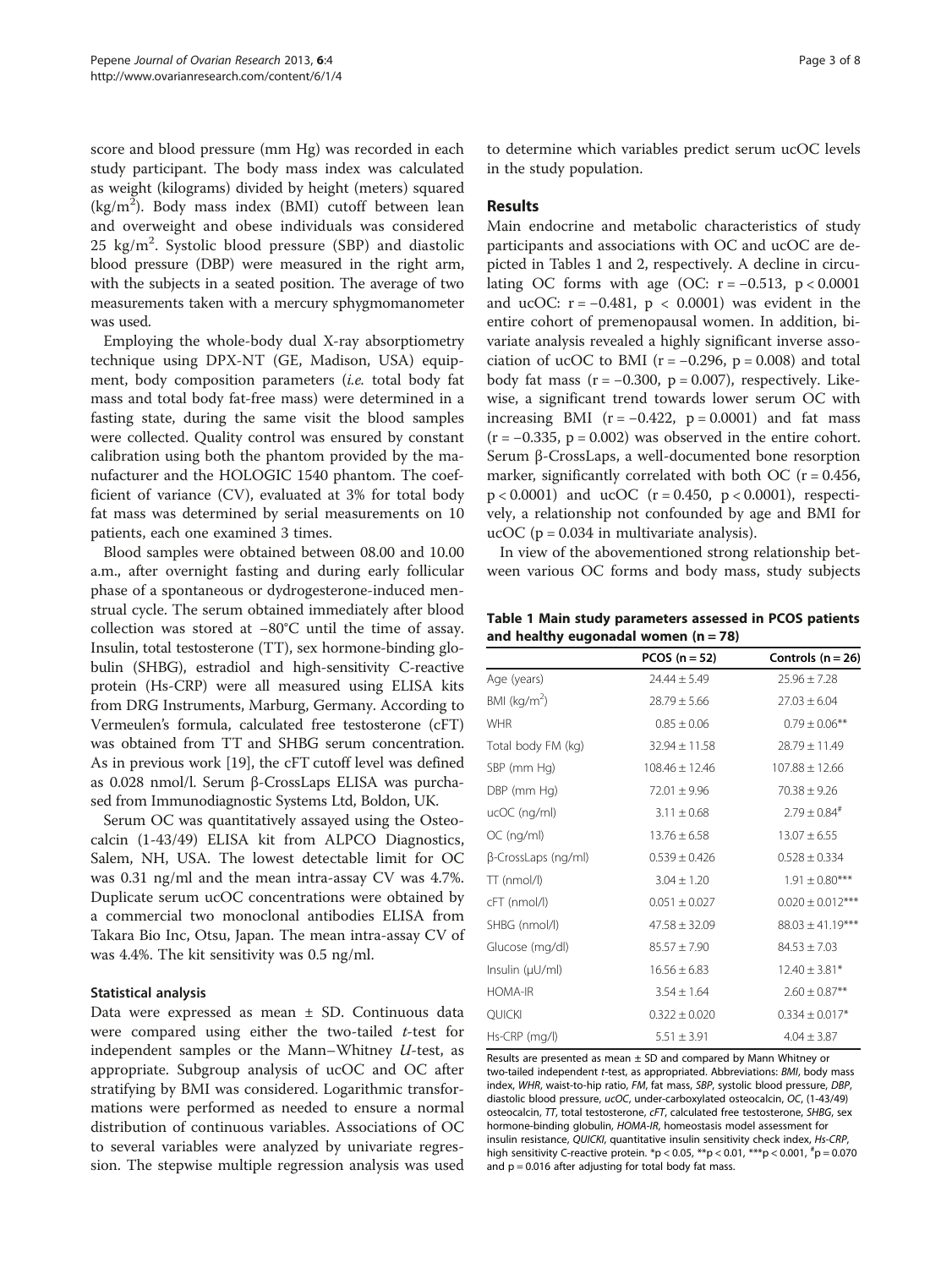<span id="page-3-0"></span>Table 2 Univariate regression analysis of serum OC with endocrine and metabolic parameters, in PCOS and controls

|                            | Serum OC         |                | Serum ucOC      |                 |
|----------------------------|------------------|----------------|-----------------|-----------------|
|                            | <b>PCOS</b>      | Controls       | <b>PCOS</b>     | <b>Controls</b> |
|                            | β                | β              | β               | β               |
| Age (years)                | $-1.159***$      | $-1.535**$     | $-3.648***$     | $-3.045*$       |
| BMI ( $kg/m2$ )            | $-0.994**$       | $-1.359*$      | $-2.834**$      | $-2.595$        |
| Total body FM (q)          | $-6.173e^{-6}$ * | $-1.067e^{-5}$ | $-2.068e^{-5*}$ | $-2.550e^{-5}$  |
| $TT$ (nmol/l)              | 0.153            | $-0.173$       | 0.563           | $-0.351$        |
| cFT (nmol/l)               | $-0.005$         | 0.020          | 0.230           | $-0.230$        |
| SHBG (nmol/l)              | 0.078            | $-0.215$       | $-0.001$        | 0.015           |
| Glucose (mg/dl)            | 0.282            | $-0.358$       | $-0.098$        | 1.391           |
| Insulin                    | $-0.198$         | 0.223          | $-0.650$        | 0.521           |
| <b>HOMA-IR</b>             | $-0.154$         | $-0.214$       | $-0.552$        | 0.529           |
| <b>OUICKI</b>              | 1.350            | 1.951          | 4.692           | $-5.120$        |
| $\beta$ -CrossLaps (ng/ml) | $0.408***$       | 0.450          | $1.238**$       | $1.445*$        |
| Hs-CRP (mg/l)              | $-0.068$         | $-0.204*$      | $-0.312$        | $-0.509$        |

 $*$ p < 0.05;  $**$ p < 0.01;  $***$ p < 0.001.

were stratified by BMI into lean  $(BMI < 25 \text{ kg/m}^2,$  $n = 30$ ) and overweight and obese (BMI  $\geq 25$  kg/m<sup>2</sup>, n = 48) subgroups, respectively, and data analysis was done accordingly. As illustrated in Figure [1,](#page-4-0) lean but not overweight and obese patients with PCOS displayed elevated serum ucOC levels in comparison to controls. Furthermore, the weight-dependent behavior of ucOC strengthened after adjustment for variations in age, body fat mass and bone resorption rate, with a more apparent difference in mean ucOC levels in lean  $(p = 0.001)$  but still not significant in overweight and obese  $(p = 0.456)$ PCOS patients vs. controls. Nonetheless, BMI-stratified analysis failed to detect any significant differences in circulating OC between PCOS patients and controls in both simple and multivariate analysis (Figure [1\)](#page-4-0).

As highlighted in Figure [2,](#page-5-0) higher serum ucOC was associated in leaner women with higher serum TT  $(\beta = 0.210, p = 0.018)$ , cFT ( $\beta = 0.122$ , p = 0.028) and insulin ( $\beta$  = 0.280, p = 0.036) whereas in overweight and obese participants these associations were absent (TT:  $\beta = 0.042$ , p = 0.675, FT:  $\beta = 0.081$ , p = 0.213, insulin:  $\beta$  = 0.079, p = 0.516). In contrast, no relationships with TT, cFT and insulin were evident for OC in either lean (TT:  $\beta$  = 0.206, p = 0.232, cFT:  $\beta$  = 0.139, p = 0.196 and insulin:  $\beta = 0.344$ , p = 0.182) or overweight and obese participants in this study (TT:  $\beta$  = 0.068, p = 0.737, cFT:  $β = 0.166$ ,  $p = 0.209$  and insulin:  $β = 0.061$ ,  $p = 0.802$ ).

In order to find out endocrine and metabolic determinants of serum ucOC, stepwise multiple regression models were established in lean study participants. Therefore, ucOC was introduced as the dependent variable in the model, whereas age, BMI, total body fat mass,

β-CrossLaps and PCOS status were considered independent variables. The model (F = 13.885,  $p < 0.001$ ) showed that β-CrossLaps ( $p = 0.0006$ ), PCOS status ( $p = 0.0009$ ) and age  $(p = 0.017)$  represented statistically significant determinants of circulating ucOC concentrations. When free testosterone and insulin replaced PCOS status, ucOC was predicted only by β-CrossLaps ( $p = 0.0002$ ) and cFT  $(p = 0.003)$  in the model  $(F = 13.710, p < 0.001)$ , meaning that 46.71% of serum ucOC variability was explained by these two parameters.

In the entire cohort, the inflammatory marker Hs-CRP correlated with both OC ( $r = -0.295$ ,  $p = 0.008$ ) and ucOC  $(r = -0.236, p = 0.037)$  but these associations were rendered non-significant after controlling for fat mass.

#### **Discussion**

The study findings indicate that alterations in  $\gamma$ – carboxylation of OC, in connection to weight status and androgen hormones excess may depict PCOS. Participation of serum free testosterone as independent predictor of ucOC, determining about half of ucOC variability when corroborated to bone resorption rate, suggests regulatory interrelationships between androgens and OC metabolism in women, implying potential involvement of the skeleton as an endocrine organ in the pathogenesis of PCOS. In addition to that, the positive association of ucOC with serum insulin observed in lean study participants is a finding which is in agreement to the key effect of ucOC to directly augment pancreatic insulin production and delivery. In turn, within the bonepancreas regulatory loop, hyperinsulinemia, a feature of PCOS, may promote bone matrix OC decarboxylation and ucOC release via the OPG/RANKL pathway [\[5,21](#page-6-0)].

Nonetheless, the underlying mechanism linking ucOC to androgen excess in PCOS is less clear. Human visceral adipose cells also express the OC gene, which appears to be up-regulated in vitro by dihydrotestosterone, an effect which in men may be reflected by the positive correlation of serum free testosterone with circulating ucOC levels and the ucOC/OC ratio [[22\]](#page-6-0). In male mouse Leydig cells, the ability of osteoblastic ucOC to promote testosterone gene expression at the transcriptional level was recently acknowledged by Oury et al. [[23](#page-6-0)] as an effect accomplished via a G-protein coupled orphan receptor which belongs to the C family of GCPRs expressed in mice Leydig cells. Thus, a molecular basis was provided to the positive association between serum OC and free testosterone levels observed in adult men or paralleling skeletal growth in boys of pubertal age [\[24,25](#page-6-0)]. However, mouse ovarian follicle cells appear not to express the OC signaling pathway identified in Leydig cells and regulation of sex steroids synthesis in the ovary by ucOC is not yet demonstrated [\[23\]](#page-6-0). Notwithstanding, it has to be kept in mind that in the study of Oury et al. testosterone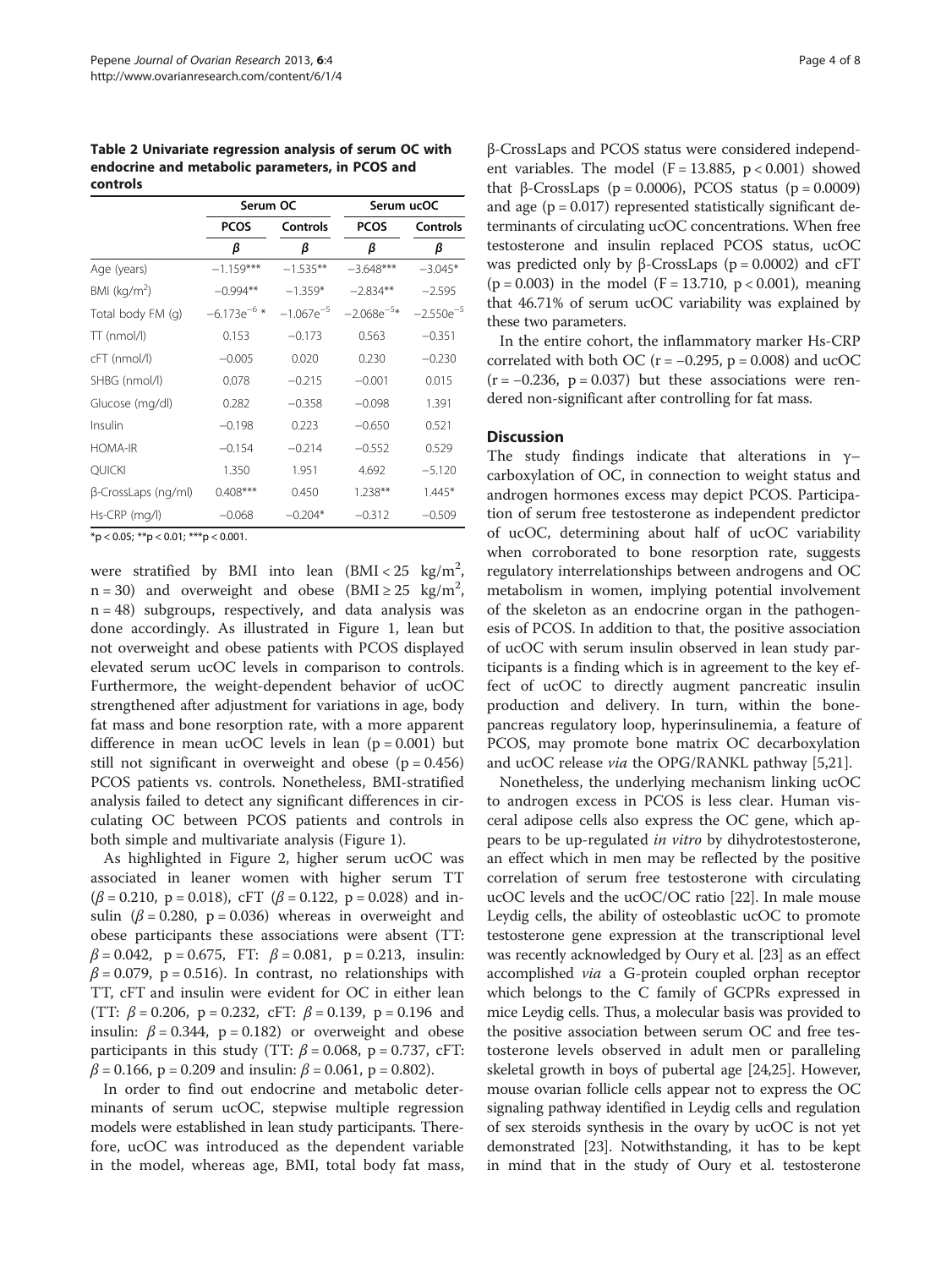regulation by osteoblast-derived OC was tested in healthy mice ovary explants, an experimental model not superposable to the physiopathological mechanisms governing androgen regulation in PCOS.

Consistent with previous reports [\[9](#page-6-0)], both body mass and body fat exerted a strong lowering effect on ucOC, independently of the study subgroup. In fact, obvious weight-dependent relationships of ucOC with several endocrine and metabolic PCOS parameters became apparent in the present study. While ucOC was positively related to both hyperandrogenemia and insulin concentration in lean women, significant associations of ucOC to PCOS traits lacked in the overweight and obese subgroup pointing out to potential implication of additional metabolic players affecting the relationship between ucOC and endocrine parameters in PCOS. There is strong evidence that leptin, one fat tissue-derived adipocytokine, impairs OC production and bioactivity in the skeleton by a central serotonin-mediated activation of the sympathetic nervous system [\[26\]](#page-6-0). In mice, leptin up-regulates

<span id="page-4-0"></span>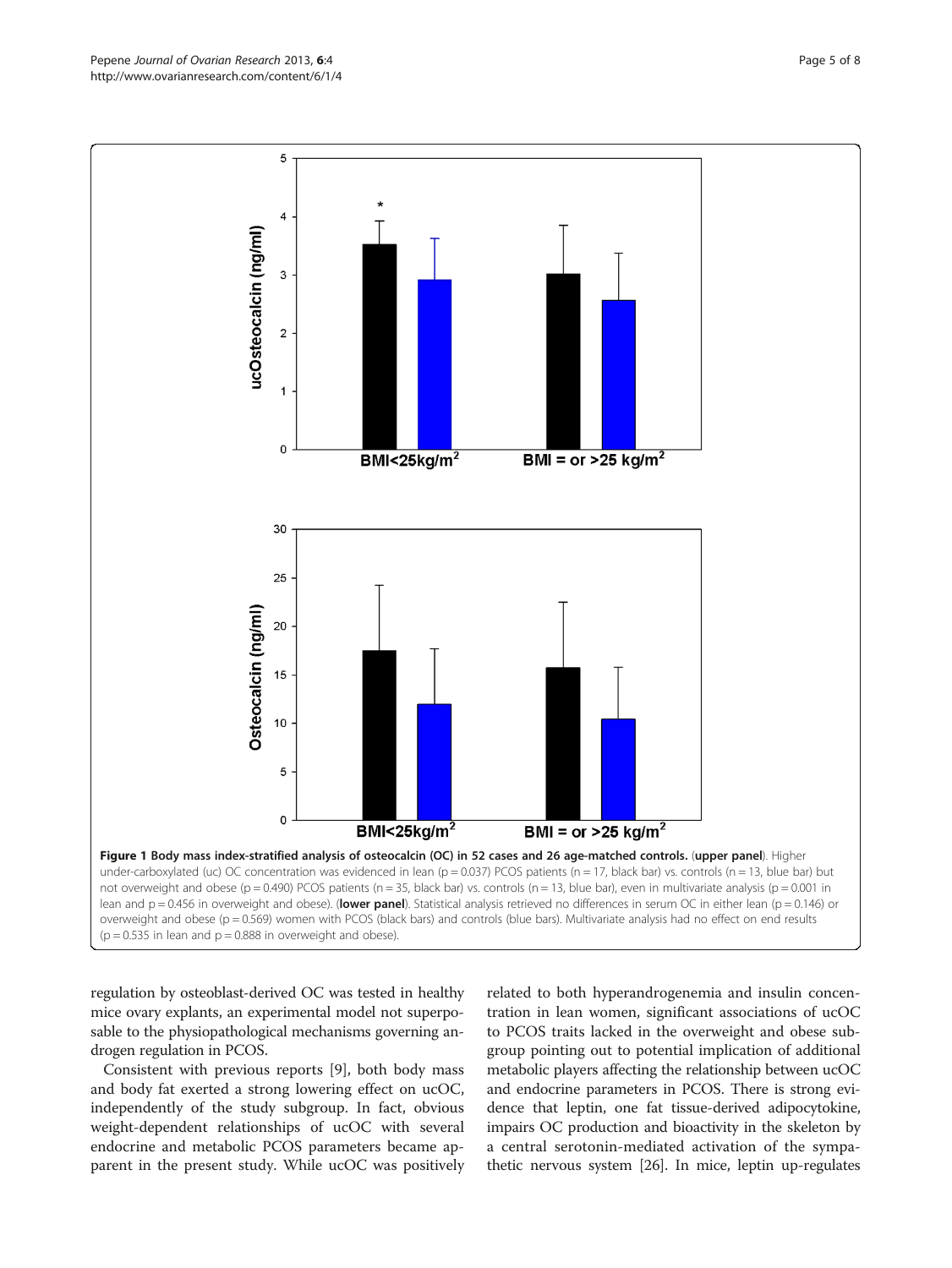<span id="page-5-0"></span>

osteoblastic ESP (Embryonic Stem cell specific Phosphatase) gene expression *via* adrenergic  $β_2$  and ATF4 receptors, an effect associated with accelerated γ-carboxylation of OC, low ucOC and low insulin secretion and sensitivity [[27](#page-6-0)]. Although not assessed in the present study, one may assume hyperleptinemia associated to increased fat mass contributed to the lower OC and ucOC levels observed in overweight and obese participants. In rats fed a high-fat diet, obesity resulted in activation of PPAR (peroxisome proliferator-activated receptor)-gamma and suppression of Wnt/β-catenin pathways both associated with stimulation of bone marrow adipogenesis and decreased osteoblast differentiation, as a substrate to diminished OC concentration [[28](#page-6-0)]. Nevertheless, the relationship between OC and fat mass appears to be reciprocal, since a decrease in serum ucOC concentration induced by anti-catabolic bone agents was able to predict long-term accumulation of fat mass [[11](#page-6-0)].

Likewise, in a population-based sample of healthy children, ucOC was related to metabolic parameters in a weight-dependent manner. Higher relative circulating ucOC levels were associated to higher HOMA-IR in leaner but not heavier subjects and to higher high molecular weight (HMW)-adiponectin concentration, an association more apparent in heavier children [[29\]](#page-6-0), presumably in order to compensate for the low adiponectin state in heavy subjects. Expression of adiponectin receptors in osteoblasts and regulation of bone metabolism by adiponectin both in vitro [\[30\]](#page-6-0) and in vivo [\[31,32\]](#page-7-0) in addition to increased adiponectin gene expression induced by ucOC could support the concept of an adiponectin-OC loop [\[3,29\]](#page-6-0) and the increased ucOC delivery in response to hypoadiponectinemia.

As shown here, serum OC assayed as both 1–49 OC and the more stable N-mid (1–43) fragment rather poorly reflects bone-energy metabolism axis status. In part, this may be attributable to factors such as specificity of the assay used, differences in pre-analytical sample stability or large intra-individual variations [\[33](#page-7-0)].

As a conclusion, in a weight-dependent manner, the ucOC secretion pattern is related to PCOS status. In lean women, high ucOC levels are strongly predicted by testosterone excess and in turn, may contribute to increased insulin secretion to compensate for altered insulin sensitivity. Future studies are warranted to investigate possible pathogenetic implications of ucOC in the development of PCOS metabolic traits and its potential usefulness as a clinical tool.

## Conclusions

Bone marker under-carboxylated osteocalcin (ucOC) exhibits a weight-dependent pattern in patients with PCOS. Circulating ucOC is predicted by androgen excess in lean women and may stimulate compensatory insulin secretion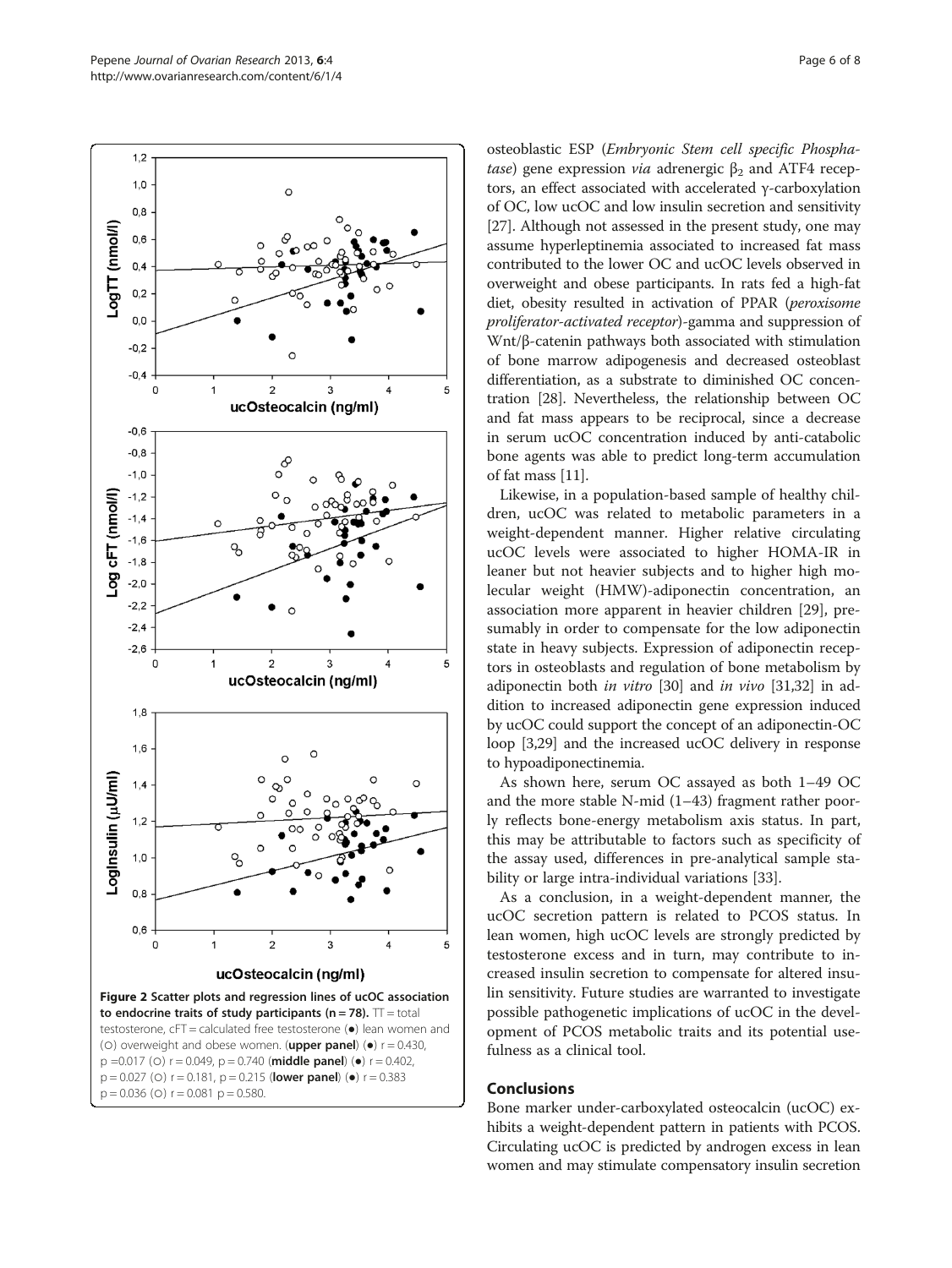## <span id="page-6-0"></span>within the bone-pancreas loop, a mechanism altered by presence of obesity.

#### Abbreviations

AE-PCOS: Androgen excess-polycystic ovary syndrome; BMI: Body mass index; cFT: Calculated free testosterone; cOC: Carboxylated osteocalcin; DBP: Diastolic blood pressure; FM: Fat mass; HOMA-IR: Homeostasis model assessment of insulin resistance; Hs-CRP: High-sensitivity C-reactive protein; OC: Osteocalcin; OPG: Osteoprotegerin; PCOS: Polycystic ovary syndrome; QUICKI: Quantitative insulin sensitivity check index; RANKL: Ligand of receptor activator of nuclear factor kappa B; SBP: Systolic blood pressure; SHBG: Sex-hormone binding globulin; TT: Total testosterone; UcOC: Undercarboxylated osteocalcin; WHR: Waist-to-hip ratio.

#### Competing interests

The author declares that there is no conflict of interest that would prejudice the impartiality of this scientific work.

#### Author's contribution

CEP was involved in study design, patients' investigation and manuscript writing.

#### Acknowledgements

The author acknowledges the excellent technical assistance of Dipl.-Chem. Hazi Georgeta. This work was supported by the Ministry of Education and Research grants CNCSIS A 552/2007-2008, PNCDI-II 41\_068/2007-2010 and PN-II-ID-PCE-2011-3-0879/2011-2014.

#### Received: 11 December 2012 Accepted: 15 January 2013 Published: 22 January 2013

#### References

- 1. Yamauchi M, Yamaguchi T, Nawata K, Takaoka S, Sugimoto T: Relationships between undercarboxylated osteocalcin and vitamin K intakes, bone turnover, and bone mineral density in healthy women. Clin Nutr 2010, 29:761–765.
- 2. Cheung AM, Tile L, Lee Y, Tomlinson G, Hawker G, Scher J, Hu H, Vieth R, Thompson L, Jamal S, Josse R: Vitamin K supplementation in postmenopausal women with osteopenia (ECKO trial): a randomized controlled trial. PLoS Med 2008, 14:e196.
- Ferron M, Hinoi E, Karsenty G, Ducy P: Osteocalcin differentially regulates beta cell and adipocyte gene expression and affects the development of metabolic diseases in wild-type mice. Proc Natl Acad Sci USA 2008, 105:5266–5270.
- Lee NK, Sowa H, Hinoi E, Ferron M, Ahn JD, Confavreux C, Dacquin R, Mee PJ, McKee MD, Jung DY, Zhang Z, Kim JK, Mauvais-Jarvis F, Ducy P, Karsenty G: Endocrine regulation of energy metabolism by the skeleton. Cell 2007, 130:456–469.
- 5. Ferron M, Wei J, Yoshizawa T, Del Fattore A, DePinho RA, Teti A, Ducy P, Karsenty G: Insulin signaling in osteoblasts integrates bone remodeling and energy metabolism. Cell 2010, 142:296–308.
- 6. Foresta C, Strapazzon G, De Toni L, Gianesello L, Calcagno A, Pilon C, Plebani M, Vettor R: Evidence for osteocalcin production by adipose tissue and its role in human metabolism. J Clin Endocrinol Metab 2010, 95:3502–3506.
- 7. Kanazawa I, Yamaguchi T, Yamauchi M, Yamamoto M, Kurioka S, Yano S, Sugimoto T: Serum undercarboxylated osteocalcin was inversely associated with plasma glucose level and fat mass in type 2 diabetes mellitus. Osteoporos Int 2011, 22:187–194.
- 8. Im JA, Yu BP, Jeon JY, Kim SH: Relationship between osteocalcin and glucose metabolism in postmenopausal women. Clin Chim Acta 2008, 396  $(1-2):66-69$ .
- 9. Kim SH, Lee JW, Im JA, Hwang HJ: Serum osteocalcin is related to abdominal obesity in Korean obese and overweight men. Clin Chim Acta 2010, 411:2054–2057.
- 10. Bulló M, Moreno-Navarrete JM, Fernández-Real JM, Salas-Salvadó J: Total and undercarboxylated osteocalcin predict changes in insulin sensitivity and β cell function in elderly men at high cardiovascular risk. Am J Clin Nutr 2012, 95:249–255.
- 11. Schäfer AL, Sellmeyer DE, Schwartz AV, Rosen CJ, Vittinghoff E, Palermo L, Bilezikian JP, Shoback DM, Black DM: Change in undercarboxylated

osteocalcin is associated with changes in body weight, fat mass, and adiponectin: parathyroid hormone (1–84) or alendronate therapy in postmenopausal women with osteoporosis (the PaTH Study). J Clin Endocrinol Metab 2011, 96:E1982–E1989.

- 12. Panidis D, Tziomalos K, Misichronis G, Papadakis E, Betsas G, Katsikis I, Macut D: Insulin resistance and endocrine characteristics of the different phenotypes of polycystic ovary syndrome: a prospective study. Hum Reprod 2012, 27(2):541-549.
- 13. Elbers JM, Giltay EJ, Teerlink T, Scheffer PG, Asscheman H, Seidell JC, Gooren LJ: Effects of sex steroids on components of the insulin resistance syndrome in transsexual subjects. Clin Endocrinol (Oxf) 2003, 58:562-571.
- 14. Takeuchi T, Tsutsumi O, Taketani Y: Abnormal response of insulin to glucose loading and assessment of insulin resistance in non-obese patients with polycystic ovary syndrome. Gynecol Endocrinol 2008, 24:385–391.
- 15. Palomba S, Falbo A, Russo T, Manguso F, Tolino A, Zullo F, De Feo P, Orio F Jr: Insulin sensitivity after metformin suspension in normal-weight women with polycystic ovary syndrome. J Clin Endocrinol Metab 2007, 92:3128–3135.
- 16. Kuşçu NK, Var A: Oxidative stress but not endothelial dysfunction exists in non-obese, young group of patients with polycystic ovary syndrome. Acta Obstet Gynecol Scand 2009, 88:612–617.
- 17. Brinkworth GD, Noakes M, Moran LJ, Norman R, Clifton PM: Flow-mediated dilatation in overweight and obese women with polycystic ovary syndrome. BJOG 2006, 113:1308–1314.
- 18. Ilie IR, Pepene CE, Marian I, Mocan T, Hazi G, Drăgotoiu G, Ilie R, Mocan L, Duncea I: The polycystic ovary syndrome (PCOS) status and cardiovascular risk in young women. Centr Eur J Med 2011, 6:64–75.
- 19. Ilie IR, Marian I, Mocan T, Ilie R, Mocan L, Duncea I, Pepene CE: Ethinylestradiol30μg-drospirenone and metformin: could this combination improve endothelial dysfunction in polycystic ovary syndrome? BMC Endocr Disord 2012, 12:9.
- 20. Diamanti-Kandarakis E, Livadas S, Katsikis I, Piperi C, Mantziou A, Papavassiliou AG, Panidis D: Serum concentrations of carboxylated osteocalcin are increased and associated with several components of the polycystic ovarian syndrome. J Bone Miner Metab 2011, 29:201-206.
- 21. Pepene CE, Ilie IR, Marian I, Duncea I: Circulating osteoprotegerin and soluble receptor activator of nuclear factor κB ligand in polycystic ovary syndrome: relationships to insulin resistance and endothelial dysfunction. Fur J Endocrinol 2011, 164:61-68.
- 22. Foresta C, Strapazzon G, De Toni L, Gianesello L, Bruttocao A, Scarda A, Plebani M, Garolla A: Androgens modulate osteocalcin release by human visceral adipose tissue. Clin Endocrinol (Oxf) 2011, doi[:10.1111/j.1365-](http://dx.doi.org/10.1111/j.1365-2265.2011.03997.x) [2265.2011.03997.x.](http://dx.doi.org/10.1111/j.1365-2265.2011.03997.x)
- 23. Oury F, Sumara G, Sumara O, Ferron M, Chang H, Smith CE, Hermo L, Suarez S, Roth BL, Ducy P, Karsenty G: Endocrine regulation of male fertility by the skeleton. Cell 2011, 144:796-809.
- 24. Van Summeren MJ, Van Coeverden SC, Schurgers LJ, Braam LA, Noirt F, Uiterwaal CS, Kuis W, Vermeer C: Vitamin K status is associated with childhood bone mineral content. Br J Nutr 2008, 100:852–858.
- 25. Kirmani S, Atkinson EJ, Melton LJ 3rd, Riggs BL, Amin S, Khosla S: Relationship of testosterone and osteocalcin levels during growth. J Bone Miner Res 2011, 26:2212–2216.
- 26. Hinoi E, Gao N, Jung DY, Yadav V, Yoshizawa T, Myers MG Jr, Yoshizawa T, Chua SC Jr, Kim JK, Karsenty KH: The sympathetic tone mediates leptin's inhibition of insulin secretion by modulating osteocalcin bioactivity. J Cell Biol 2008, 183:1235–1242.
- 27. Takeda S, Elefteriou F, Levasseur R, Liu X, Zhao L, Parker KL, Armstrong D, Ducy P, Karsenty G: Leptin regulates bone formation via the sympathetic nervous system. Cell 2002, 111:305–317.
- 28. Chen JR, Lazarenko OP, Wu X, Tong Y, Blackburn ML, Shankar K, Badger TM, Ronis MJ: Obesity reduces bone density associated with activation of PPARγ and suppression of Wnt/β-catenin in rapidly growing male rats. PLoS One 2010, 5:e13704.
- 29. Prats-Puig A, Mas-Parareda M, Riera-Pérez E, González-Forcadell D, Mier C, Mallol-Guisset M, Díaz M, Bassols J, De Zegher F, Ibáñez L, López-Bermejo A: Carboxylation of osteocalcin affects its association with metabolic parameters in healthy children. Diabetes Care 2010, 33:661-663.
- 30. Berner HS, Lyngstadaas SP, Spahr A, Monjo M, Thommesen L, Drevon CA, Syversen U, Reseland JE: Adiponectin and its receptors are expressed in bone-forming cells. Bone 2004, 35:842–849.